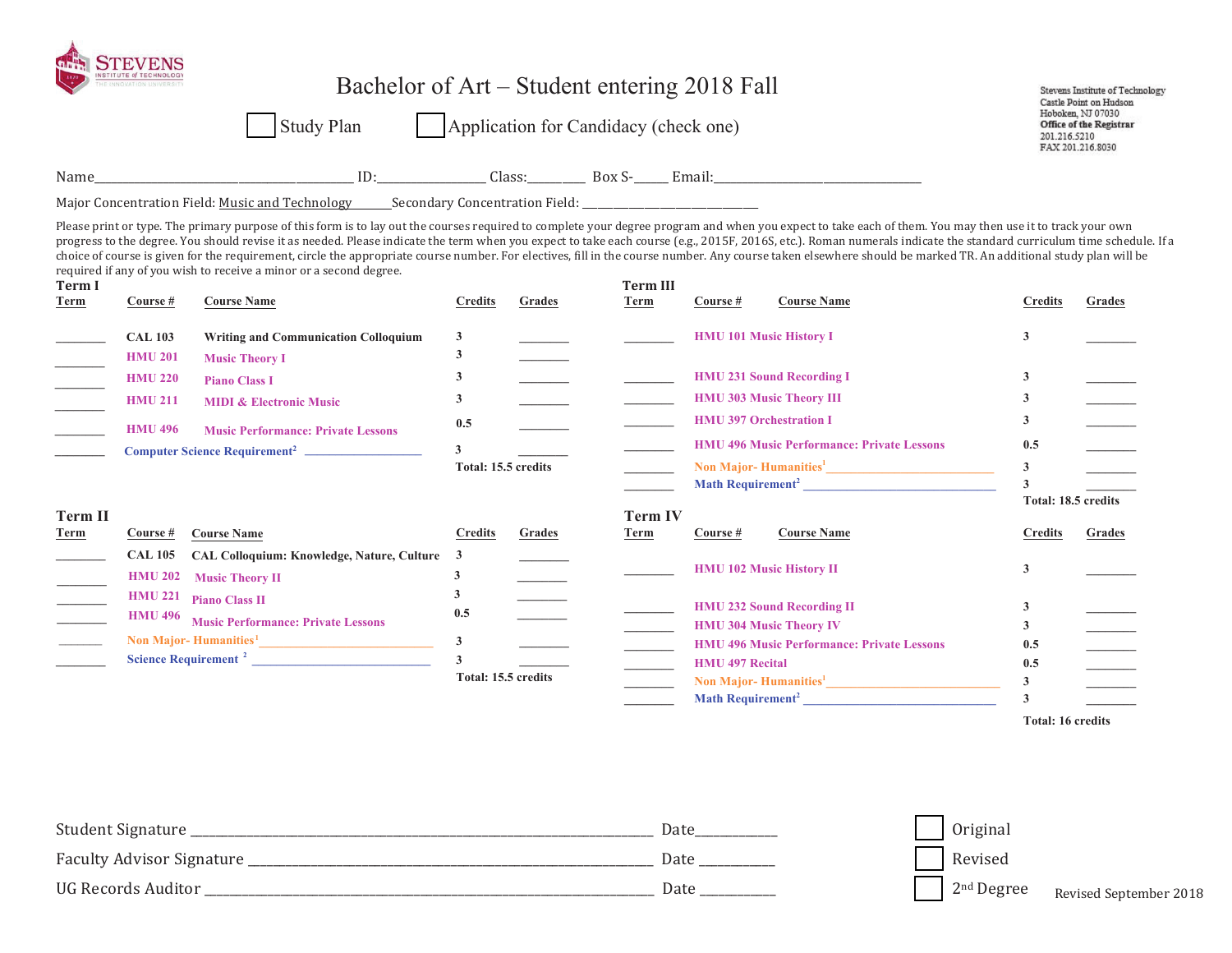

|                            | INSTITUTE of TECHNOLOGY                                                        | Bachelor of Art – Student entering 2018 Fall |                                                                     |                                              | Stevens Institute of Technology<br>Castle Point on Hudson                                |
|----------------------------|--------------------------------------------------------------------------------|----------------------------------------------|---------------------------------------------------------------------|----------------------------------------------|------------------------------------------------------------------------------------------|
|                            | Study Plan                                                                     | Application for Candidacy (check one)        |                                                                     |                                              | Hoboken, NJ 07030<br><b>Office of the Registrar</b><br>201.216.5210<br>FAX 201.216.8030  |
|                            |                                                                                |                                              |                                                                     |                                              |                                                                                          |
|                            | Major Concentration Field: Music and Technology Secondary Concentration Field: |                                              |                                                                     |                                              |                                                                                          |
| <b>Term V</b><br>Term      | Course #<br>Course Name                                                        | Credits<br>Grades                            | <b>Term VII</b><br>Term<br>Course $#$                               | Course Name                                  | Credits<br>Grades                                                                        |
|                            | <b>HMU 310 Music Composition</b>                                               | $\mathbf{3}$                                 |                                                                     | <b>HMU 407 Sound Design</b>                  | 3                                                                                        |
|                            | <b>HMU 333 Sound Recording III</b>                                             | $\mathbf{3}$                                 |                                                                     | <b>CAL 498 Thesis Preparation</b>            | 3                                                                                        |
|                            | <b>HMU 498 Ensemble</b>                                                        | $\mathbf{1}$                                 |                                                                     | General Elective <sup>3</sup>                | 3                                                                                        |
| $\overline{\phantom{a}}$   | Non Major-Humanities <sup>1</sup> Manual Communication of Major-               | $\mathbf{3}$                                 |                                                                     |                                              | 3                                                                                        |
| $\mathcal{L}(\mathcal{L})$ | Secondary Concentration <sup>5</sup>                                           | $\mathbf{3}$                                 |                                                                     |                                              | <b>Total: 12 Credits</b>                                                                 |
|                            | Secondary Concentration <sup>5</sup>                                           | $\mathbf{3}$                                 |                                                                     |                                              |                                                                                          |
|                            |                                                                                | <b>Total: 16 Credits</b>                     |                                                                     |                                              |                                                                                          |
| <b>Term VI</b>             |                                                                                |                                              | <b>Term VIII</b>                                                    |                                              |                                                                                          |
| Term                       | Course Name<br>Course $#$                                                      | Credits<br>Grades                            | Term<br>Course $#$                                                  | Course Name                                  | Credits<br>Grades                                                                        |
|                            | <b>HMU 334 Sound Recording IV</b>                                              | $\mathbf{3}$                                 |                                                                     | <b>HMU 405 Electronic Music</b>              | 3                                                                                        |
|                            | <b>HMU 498 Ensemble</b>                                                        | 1                                            |                                                                     | <b>CAL 499 Senior Thesis</b>                 | $\overline{4}$                                                                           |
|                            | Secondary Concentration <sup>5</sup>                                           | $\mathbf{3}$                                 |                                                                     | General Elective <sup>3</sup>                | 3                                                                                        |
|                            | Secondary Concentration <sup>5</sup>                                           | $\mathbf{3}$                                 |                                                                     | General Elective <sup>3</sup>                | $\mathbf{3}$                                                                             |
|                            | Secondary Concentration <sup>5</sup>                                           | $\mathbf{3}$                                 |                                                                     |                                              | <b>Total: 13 Credits</b>                                                                 |
|                            | CAL 301 Seminar in Writing & Research Methods                                  | $\mathbf{3}$                                 |                                                                     |                                              |                                                                                          |
|                            |                                                                                | <b>Total: 16 Credits</b>                     |                                                                     |                                              |                                                                                          |
| <b>Additional Courses</b>  |                                                                                |                                              | P.E. Requirement <sup>4</sup><br>Course<br>Term<br>PE 200<br>PE 200 | Credit Grade<br>PE<br>$\overline{\text{PE}}$ | Term<br>Course<br>Credit Grade<br>$\rm PE$<br>PE 200<br>$\overline{\text{PE}}$<br>PE 200 |
|                            |                                                                                |                                              | Date_                                                               |                                              | Original                                                                                 |
|                            |                                                                                |                                              | Date $\_\_$                                                         |                                              | Revised                                                                                  |
|                            |                                                                                |                                              | Date ___________                                                    |                                              | 2 <sup>nd</sup> Degree                                                                   |